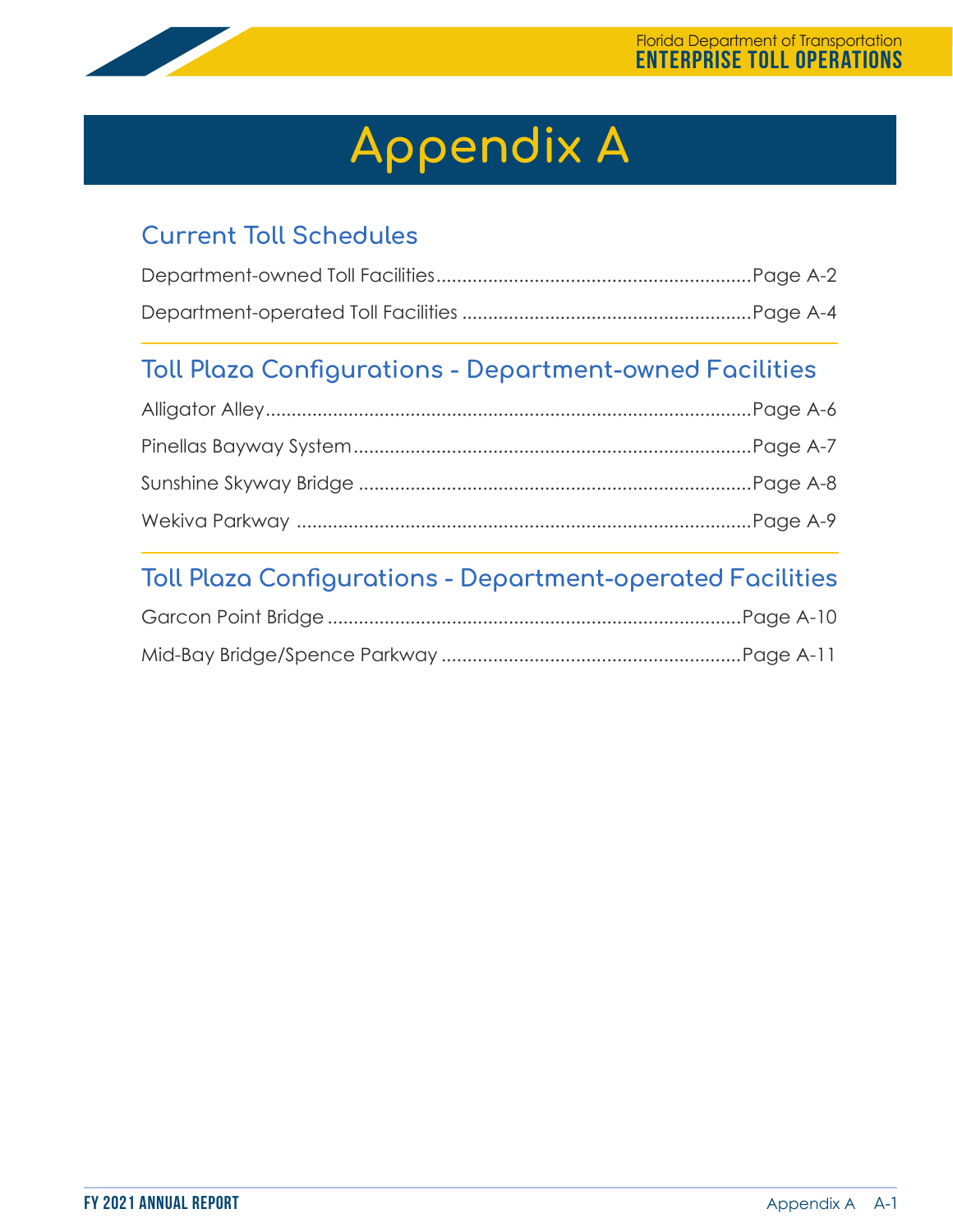

### **Current Toll Schedules Department-owned Toll Facilities SunPass®**

|                                     |                      |                          | <b>Toll Per Axle</b>             |                                  |        |         |         |                              |  |
|-------------------------------------|----------------------|--------------------------|----------------------------------|----------------------------------|--------|---------|---------|------------------------------|--|
| <b>Facility</b>                     | <b>Location</b>      | <b>Ramps</b><br>To/From  | $2 - Ax$ le                      | $3 - Ax$ le                      | 4-Axle | 5-Axle  | 6-Axle  | <b>Add'l</b><br><b>Axles</b> |  |
|                                     | Junction with CR 951 |                          |                                  | Alligator Alley Western Terminus |        |         |         |                              |  |
|                                     | <b>West Plaza</b>    |                          | \$2.94                           | \$5.88                           | \$8.82 | \$11.76 | \$14.70 | \$2.94                       |  |
| Alligator                           | SR 29                | E-W                      | No toll at this location         |                                  |        |         |         |                              |  |
| Alley                               | CR 833 (Reservation) | E-W                      |                                  | No toll at this location         |        |         |         |                              |  |
|                                     | East Plaza           | $\overline{\phantom{a}}$ | \$2.94                           | \$5.88                           | \$8.82 | \$11.76 | \$14.70 | \$2.94                       |  |
|                                     | Junction with US 27  | $\overline{\phantom{0}}$ | Alligator Alley Eastern Terminus |                                  |        |         |         |                              |  |
|                                     | Junction with SR 699 | $\overline{\phantom{0}}$ | Pinellas Bayway Western Terminus |                                  |        |         |         |                              |  |
| Pinellas                            | <b>West Plaza</b>    | $\overline{\phantom{a}}$ | \$0.54                           | \$1.08                           | \$1.62 | \$2.16  | \$2.70  | \$0.54                       |  |
| Bayway                              | South Plaza          | $\overline{\phantom{a}}$ | \$0.26                           | \$0.52                           | \$0.78 | \$1.04  | \$1.30  | \$0.26                       |  |
| System                              | East Plaza           |                          | \$0.54                           | \$1.08                           | \$1.62 | \$2.16  | \$2.70  | \$0.54                       |  |
|                                     | Junction with US 19  |                          | Pinellas Bayway Eastern Terminus |                                  |        |         |         |                              |  |
| Sunshine<br>Skyway<br><b>Bridge</b> | North Plaza          | $\overline{a}$           | \$1.07                           | \$2.14                           | \$3.21 | \$4.28  | \$5.35  | \$1.07                       |  |
|                                     | South Plaza          | $\overline{\phantom{a}}$ | \$1.07                           | \$2.14                           | \$3.21 | \$4.28  | \$5.35  | \$1.07                       |  |
| Wekiva<br>Parkway <sup>(1)</sup>    | SR 429/Mt. Plymouth  | $\overline{\phantom{a}}$ | \$0.76                           | \$1.52                           | \$2.28 | \$3.04  | \$3.80  | \$0.76                       |  |

Note: The toll rates above reflect the most current rates as of October 29, 2017 (FY 2018).

The toll rates for SunPass® customers may be lower depending on the discount program or annual pass program of the respective facility.<br>(1) The first three-mile section of Wekiva Parkway opened January 20, 2016 (FY 2016).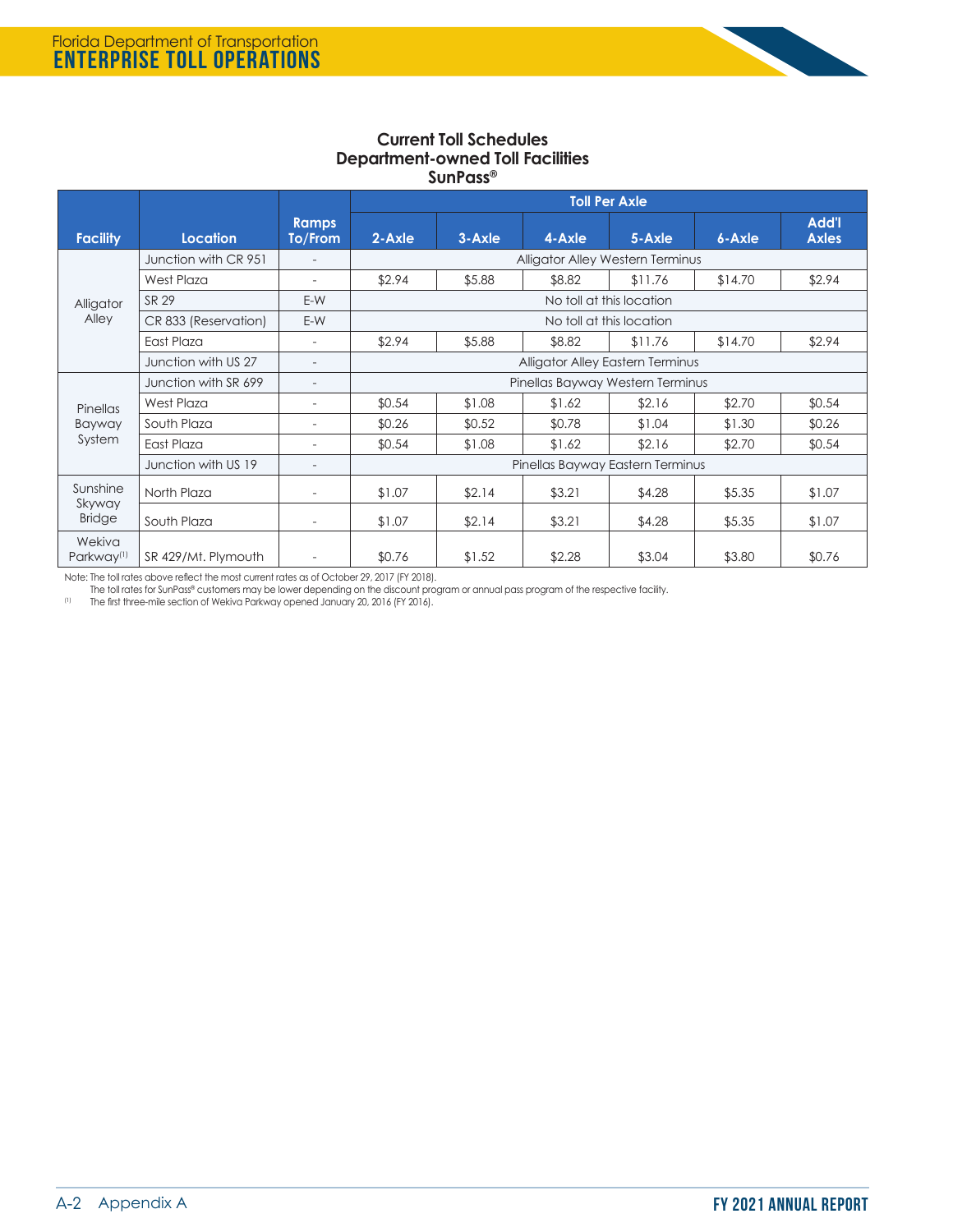

|                                  |                      |                          | <b>Toll Per Axle</b>                    |                                  |        |         |         |                              |  |
|----------------------------------|----------------------|--------------------------|-----------------------------------------|----------------------------------|--------|---------|---------|------------------------------|--|
| <b>Facility</b>                  | Location             | <b>Ramps</b><br>To/From  | $2 - Ax$ le                             | $3 - Ax$ le                      | 4-Axle | 5-Axle  | 6-Axle  | <b>Add'l</b><br><b>Axles</b> |  |
|                                  | Junction with CR 951 |                          |                                         | Alligator Alley Western Terminus |        |         |         |                              |  |
|                                  | <b>West Plaza</b>    |                          | \$3.25                                  | \$6.50                           | \$9.75 | \$13.00 | \$16.25 | \$3.25                       |  |
| Alligator                        | SR 29                | E-W                      | No toll at this location                |                                  |        |         |         |                              |  |
| Alley                            | CR 833 (Reservation) | E-W                      |                                         | No toll at this location         |        |         |         |                              |  |
|                                  | East Plaza           |                          | \$3.25                                  | \$6.50                           | \$9.75 | \$13.00 | \$16.25 | \$3.25                       |  |
|                                  | Junction with US 27  |                          | <b>Alligator Alley Eastern Terminus</b> |                                  |        |         |         |                              |  |
|                                  | Junction with SR 699 | $\overline{\phantom{a}}$ |                                         | Pinellas Bayway Western Terminus |        |         |         |                              |  |
| Pinellas                         | West Plaza           |                          | \$1.00                                  | \$2.00                           | \$3.00 | \$4.00  | \$5.00  | \$1.00                       |  |
| Bayway                           | South Plaza          | $\overline{\phantom{a}}$ | \$0.75                                  | \$1.50                           | \$2.25 | \$3.00  | \$3.75  | \$0.75                       |  |
| System                           | East Plaza           |                          | \$1.00                                  | \$2.00                           | \$3.00 | \$4.00  | \$5.00  | \$1.00                       |  |
|                                  | Junction with US 19  |                          | Pinellas Bayway Eastern Terminus        |                                  |        |         |         |                              |  |
| Sunshine<br>Skyway               | North Plaza          | $\overline{\phantom{a}}$ | \$1.50                                  | \$3.00                           | \$4.50 | \$6.00  | \$7.50  | \$1.50                       |  |
| <b>Bridge</b>                    | South Plaza          |                          | \$1.50                                  | \$3.00                           | \$4.50 | \$6.00  | \$7.50  | \$1.50                       |  |
| Wekiva<br>Parkway <sup>(1)</sup> | SR 429/Mt. Plymouth  |                          | \$1.01                                  | \$2.02                           | \$3.03 | \$4.04  | \$5.05  | \$1.01                       |  |

Note: The toll rates above reflect the most current rates as of October 29, 2017 (FY 2018).

\* TOLL-BY-PLATE® toll rates in effect on Wekiva Parkway.<br><sup>(1)</sup> The first three-mile section of Wekiva Parkway opened January 20, 2016 (FY 2016).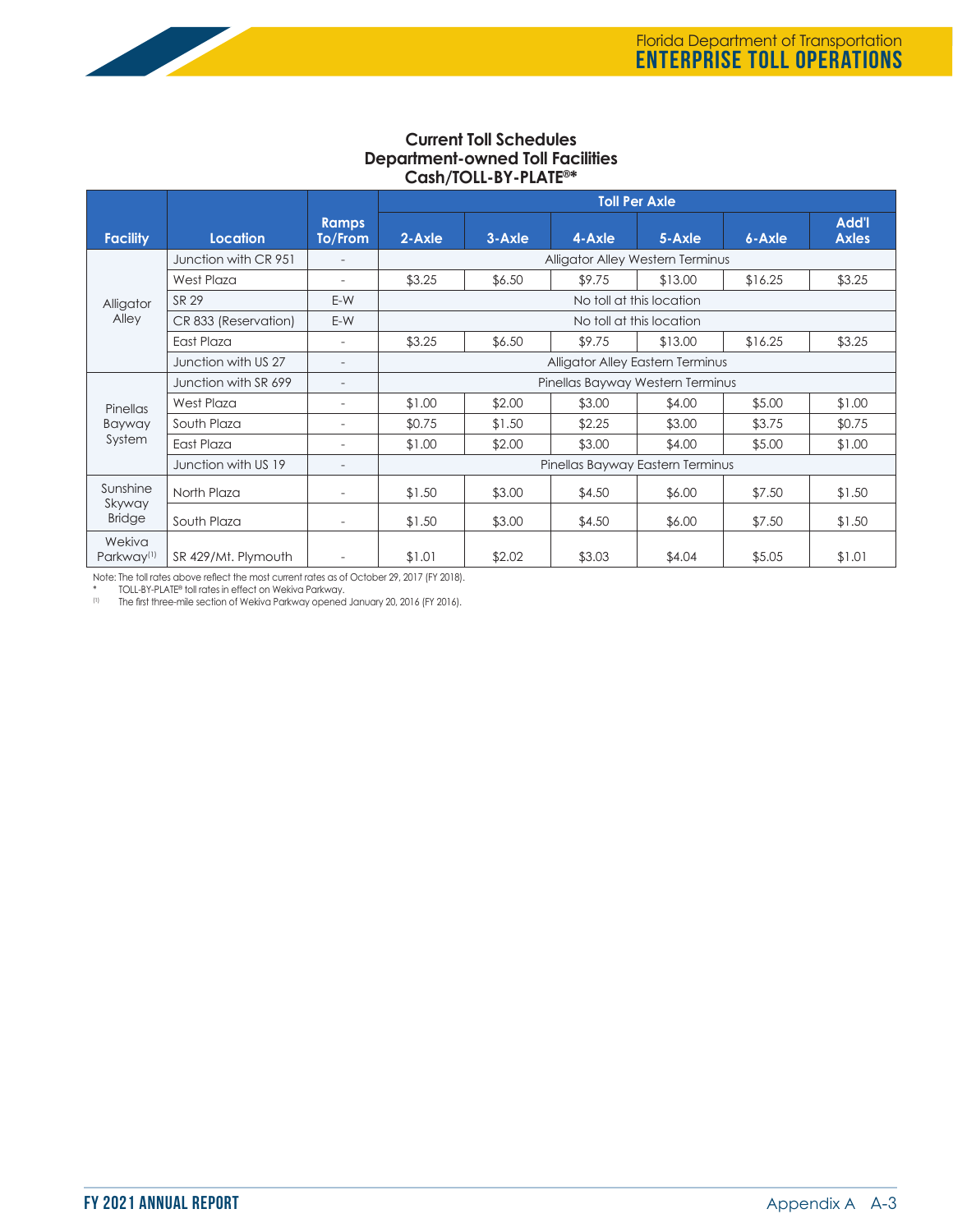

### **Current Toll Schedules Department-operated Toll Facilities SunPass®**

|                                  |                           |                                | <b>Toll Per Axle</b>                  |                                  |         |         |         |                              |
|----------------------------------|---------------------------|--------------------------------|---------------------------------------|----------------------------------|---------|---------|---------|------------------------------|
| <b>Facility</b>                  | <b>Location</b>           | <b>Ramps</b><br><b>To/From</b> | $2-Axle$                              | 3-Axle                           | 4-Axle  | 5-Axle  | 6-Axle  | <b>Add'l</b><br><b>Axles</b> |
| Garcon                           | Junction with CR 191      |                                | <b>Garcon Point Northern Terminus</b> |                                  |         |         |         |                              |
| Point                            | Toll Plaza                | $\overline{\phantom{a}}$       | \$4.50                                | \$9.00                           | \$13.50 | \$18.00 | \$22.50 | \$4.50                       |
| Bridge <sup>(1)</sup>            | Junction with US 98       | $\overline{\phantom{a}}$       | <b>Garcon Point Southern Terminus</b> |                                  |         |         |         |                              |
|                                  | Junction with SR 85       | -                              | Spence Parkway Northern Terminus      |                                  |         |         |         |                              |
|                                  | Spence Parkway Toll Plaza |                                | \$1.50                                | \$4.00                           | \$6.00  | \$8.00  | \$10.00 | \$2.00                       |
| Mid-Bay<br>Bridge <sup>(2)</sup> | Junction with SR 20       |                                | Mid-Bay Bridge Northern Terminus      |                                  |         |         |         |                              |
|                                  | Mainline Toll Plaza       | $\overline{\phantom{a}}$       | \$3.00                                | \$8.00                           | \$12.00 | \$16.00 | \$20.00 | \$4.00                       |
|                                  | Junction with US 98       | $\overline{\phantom{0}}$       |                                       | Mid-Bay Bridge Southern Terminus |         |         |         |                              |

Note: The toll rates for SunPass® customers may be lower depending on the discount program or annual pass program of the respective facility.

<sup>(1)</sup> Garcon Point Bridge toll rates effective March 1, 2020.<br><sup>(2)</sup> Mid-Bay Bridge toll rates effective October 1, 2015 (Authority FY 2016).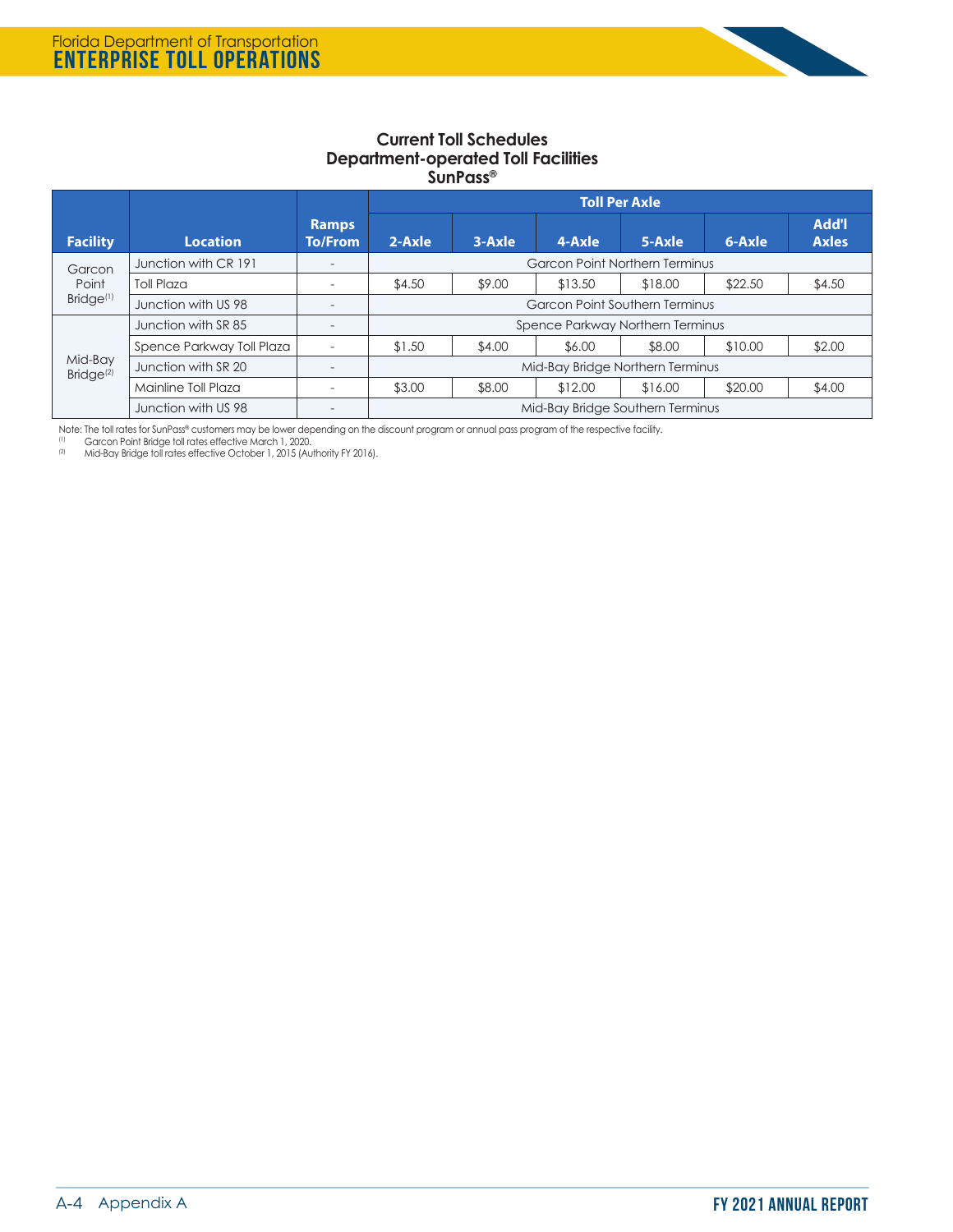### **Current Toll Schedules Department-operated Toll Facilities Cash/TOLL-BY-PLATE®\***

|                                                                            |                           |                                | <b>Toll Per Axle</b>                  |         |         |         |         |                              |
|----------------------------------------------------------------------------|---------------------------|--------------------------------|---------------------------------------|---------|---------|---------|---------|------------------------------|
| <b>Facility</b>                                                            | <b>Location</b>           | <b>Ramps</b><br><b>To/From</b> | $2-Axle$                              | 3-Axle  | 4-Axle  | 5-Axle  | 6-Axle  | <b>Add'l</b><br><b>Axles</b> |
|                                                                            |                           |                                |                                       |         |         |         |         |                              |
| Garcon                                                                     | Junction with CR 191      | $\overline{\phantom{0}}$       | <b>Garcon Point Northern Terminus</b> |         |         |         |         |                              |
| Point                                                                      | <b>Toll Plaza</b>         | $\overline{\phantom{a}}$       | \$5.00                                | \$10.00 | \$15.00 | \$20.00 | \$25.00 | \$5.00                       |
| Bridge <sup>(1)</sup>                                                      | Junction with US 98       | $\overline{\phantom{0}}$       | <b>Garcon Point Southern Terminus</b> |         |         |         |         |                              |
| Spence Parkway Northern Terminus<br>Junction with SR 85<br>$\qquad \qquad$ |                           |                                |                                       |         |         |         |         |                              |
|                                                                            | Spence Parkway Toll Plaza | $\overline{\phantom{a}}$       | \$2.00                                | \$4.00  | \$6.00  | \$8.00  | \$10.00 | \$2.00                       |
| Mid-Bay<br>Bridge <sup>(2)</sup>                                           | Junction with SR 20       | $\qquad \qquad$                | Mid-Bay Bridge Northern Terminus      |         |         |         |         |                              |
|                                                                            | Mainline Toll Plaza       | $\overline{\phantom{a}}$       | \$4.00                                | \$8.00  | \$12.00 | \$16.00 | \$20.00 | \$4.00                       |
|                                                                            | Junction with US 98       |                                | Mid-Bay Bridge Southern Terminus      |         |         |         |         |                              |

\* TOLL-BY-PLATE® toll rates in effect on Spence Parkway.

 $\frac{(1)}{(2)}$  Garcon Point Bridge toll rates effective March 1, 2020.<br>
Mid-Bay Bridge toll rates effective October 1, 2015 (Au

(2) Mid-Bay Bridge toll rates effective October 1, 2015 (Authority FY 2016).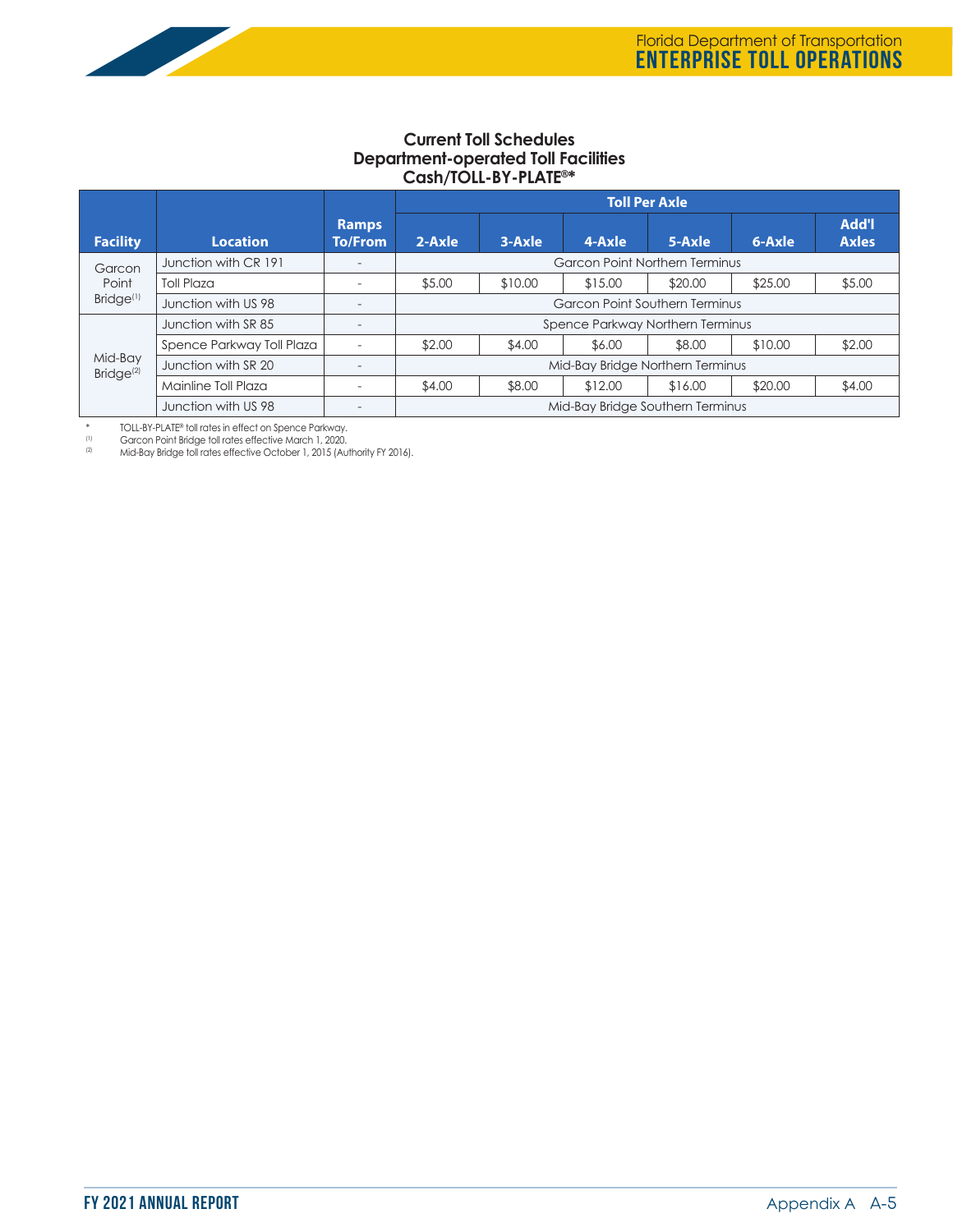### Florida Department of Transportation **ENTERPRISE TOLL OPERATIONS**



East and West Plazas



**ALLIGATOR ALLEY WEST - PLAZA NO. 106200**



### **LEGEND**

| DED: | Dedicated SunPass® Lane               |
|------|---------------------------------------|
| MIX: | <b>Manual Booth and SunPass® Lane</b> |

### **CURRENT FARE STRUCTURE**

| <b>AXLES</b>      | <b>SUNPASS®</b> | <b>CASH</b> |
|-------------------|-----------------|-------------|
| 2                 | \$2.94          | \$3.25      |
| 3                 | \$5.88          | \$6.50      |
| 4                 | \$8.82          | \$9.75      |
| 5                 | \$11.76         | \$13.00     |
| <b>ADDITIONAL</b> | \$2.94          | \$3.25      |
|                   |                 |             |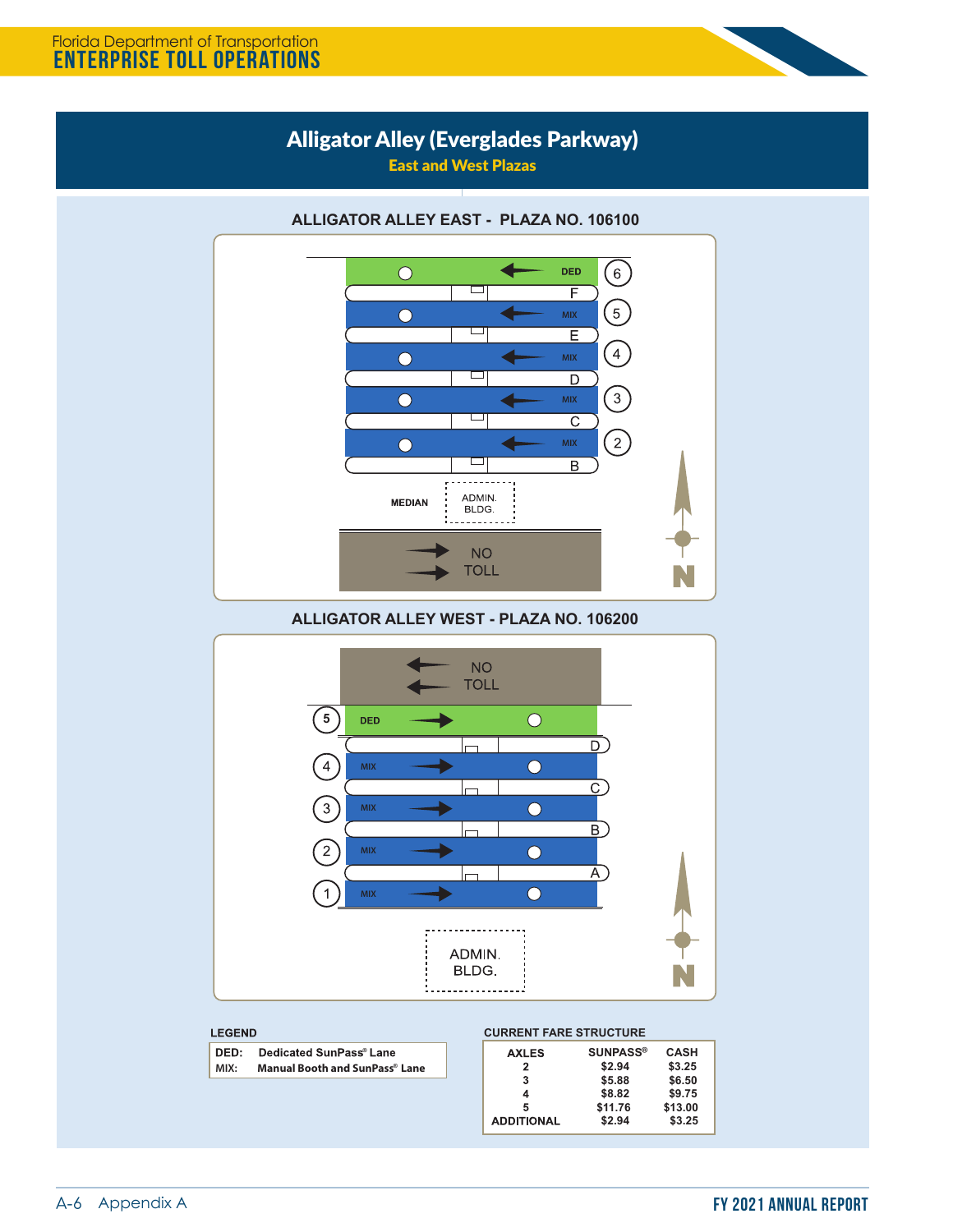

## Pinellas Bayway System





### **PINELLAS BAYWAY IV (SOUTH) - PLAZA NO. 101320**



#### **LEGEND**

| Dedicated SunPass® Lane<br>MIX A: Automatic Coin and SunPass® Lane<br>MIX B: Manual Booth and SunPass® Lane | DED: |
|-------------------------------------------------------------------------------------------------------------|------|
|-------------------------------------------------------------------------------------------------------------|------|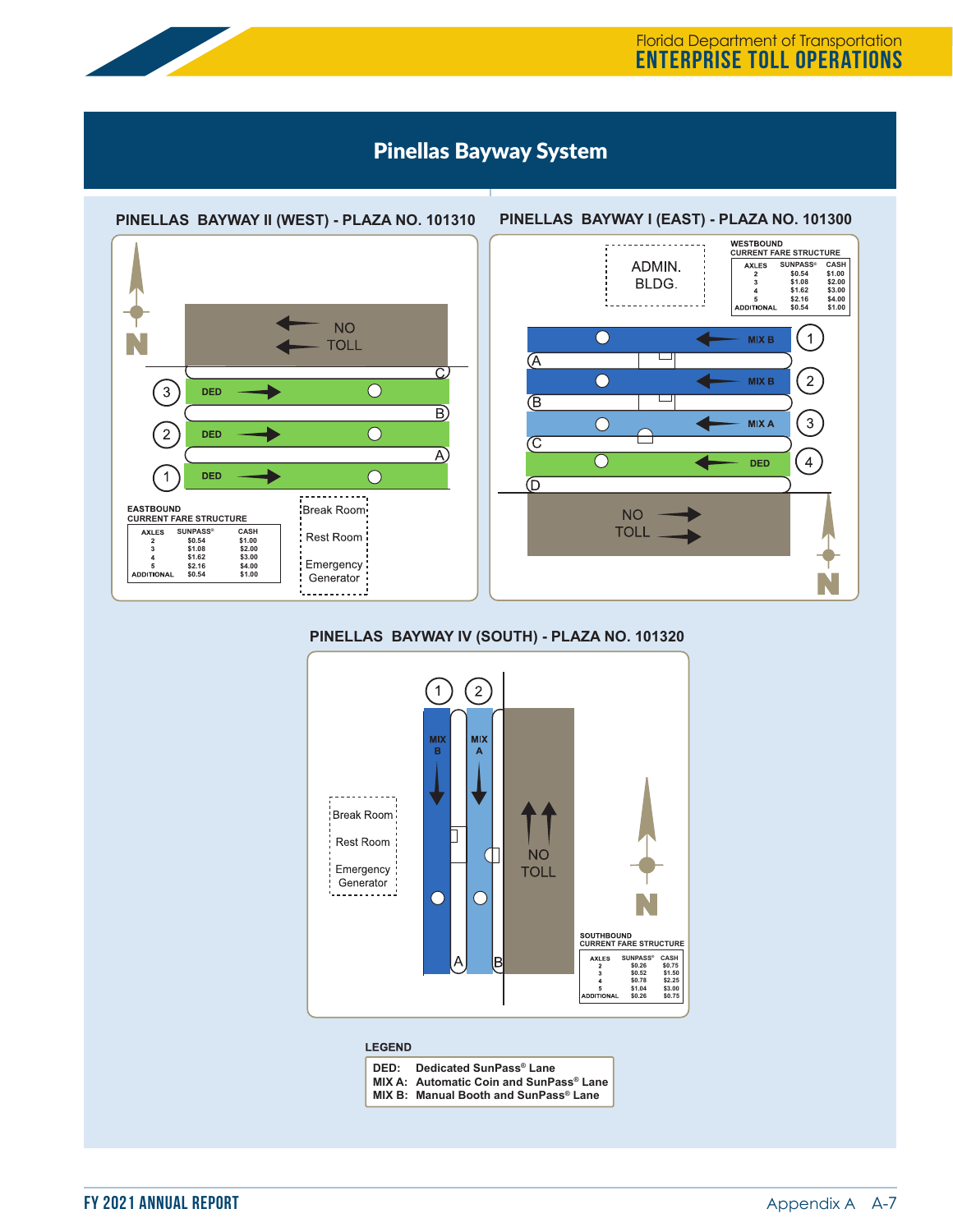## Florida Department of Transportation **ENTERPRISE TOLL OPERATIONS**

## Sunshine Skyway Bridge

North and South Plazas



### **SKYWAY SOUTH - PLAZA NO. 101500**



### LEGEND

| DED: | Dedicated SunPass® Lane        |
|------|--------------------------------|
| MIX: | Manual Booth and SunPass® Lane |

### **CURRENT FARE STRUCTURE**

| <b>AXLES</b>      | <b>SUNPASS®</b> | <b>CASH</b> |
|-------------------|-----------------|-------------|
| 2                 | \$1.07          | \$1.50      |
| 3                 | \$2.14          | \$3.00      |
| 4                 | \$3.21          | \$4.50      |
| 5                 | \$4.28          | \$6.00      |
| <b>ADDITIONAL</b> | \$1.07          | \$1.50      |
|                   |                 |             |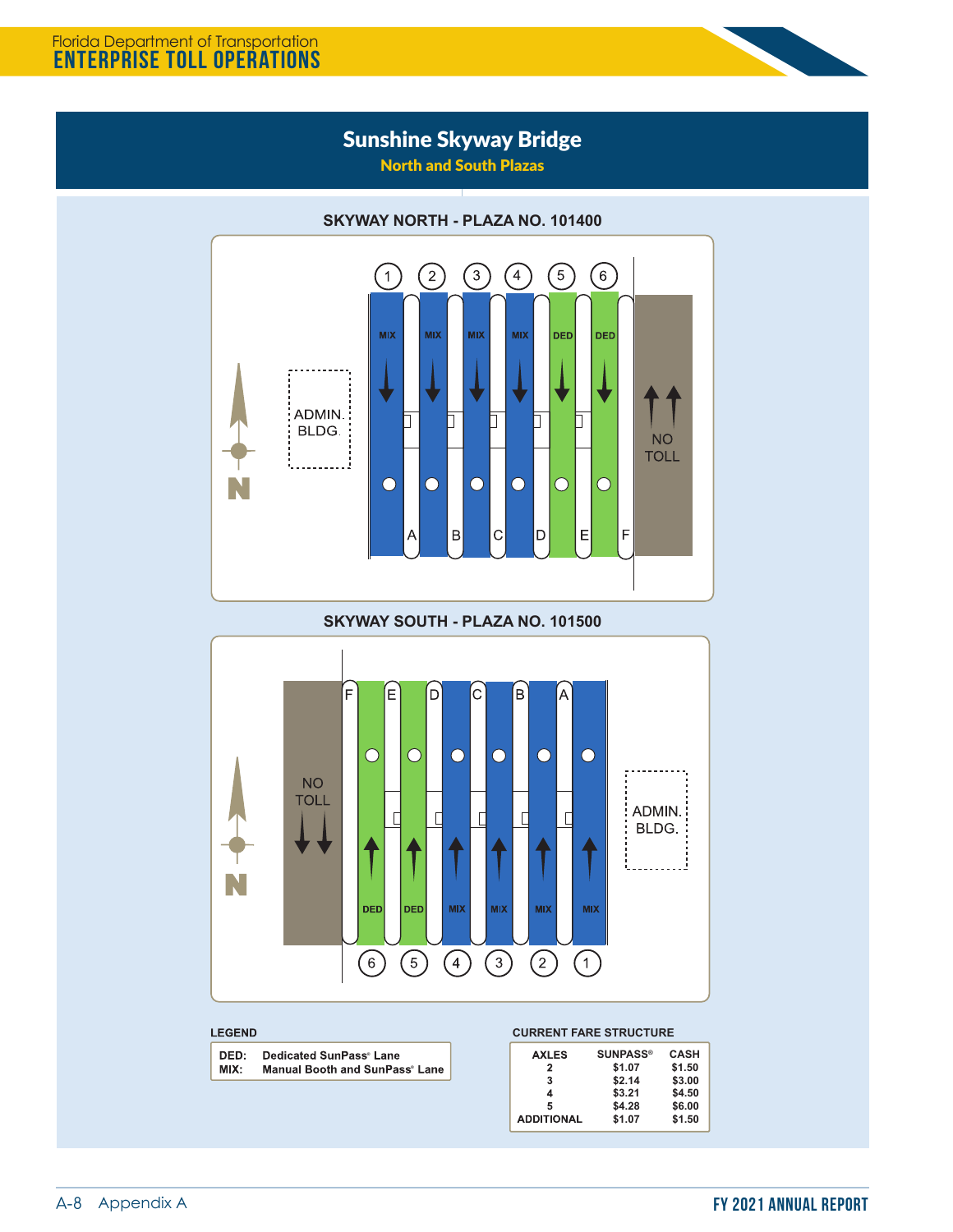

Florida Department of Transportation **ENTERPRISE TOLL OPERATIONS**

## Wekiva Parkway

### **WEKIVA PARKWAY**



### **AET: All-Electronic Tolling**

| <b>SUNPASS®</b> | <b>TOLL-BY-PLATE<sup>®</sup></b> |
|-----------------|----------------------------------|
| \$0.76          | \$1.01                           |
| \$1.52          | \$2.02                           |
| \$2.28          | \$3.03                           |
| \$3.04          | \$4.04                           |
| \$0.76          | \$1.01                           |
|                 |                                  |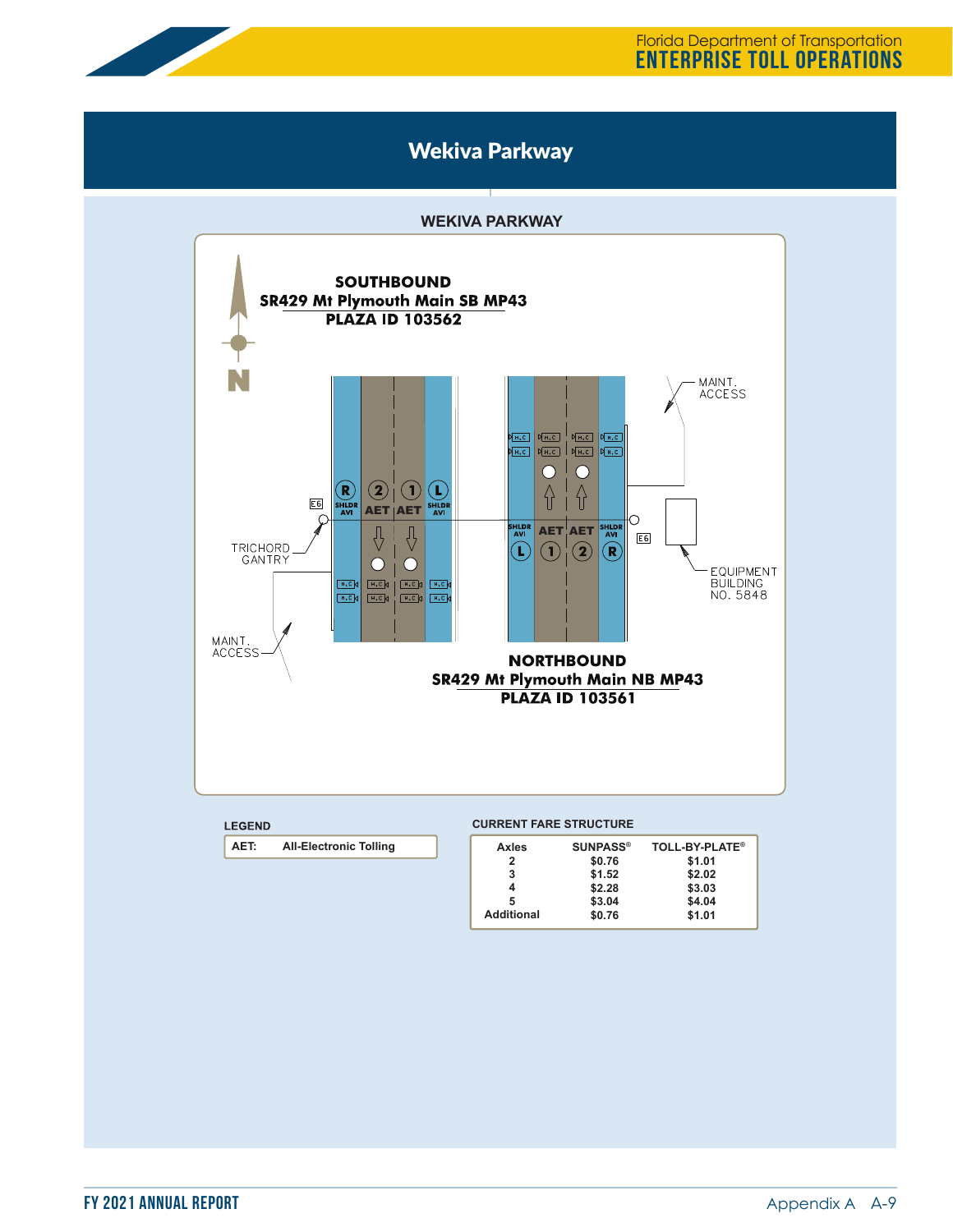

## Garcon Point Bridge

### $\bigcirc$  $\left(1\right)$  $\left(3\right)$ **MIX DED** vix C  $\overline{(\ }$  $\cup$ ADMIN.  $\Box$ BLDG. П . . . . . . . . . .  $\bigcirc$ ŗ. DED MIX 1IX C, D B  $\Large{\textcircled{\scriptsize{33}}}$  $\bigcirc$  $\left(5\right)$

### **GARCON POINT BRIDGE - PLAZA NO. 101900**

|  | -- | END |  |
|--|----|-----|--|
|  |    |     |  |

DED: **Dedicated SunPass® Lane**  $MIX:$ **Manual Booth and SunPass® Lane** 

|  |        | <b>CURRENT FARE STRUCTURE</b> |        |
|--|--------|-------------------------------|--------|
|  | $\sim$ | $\bigcap_{n=1}^{\infty}$      | $\sim$ |

| <b>AXLES</b>      | <b>SUNPASS®</b> | Cash    |
|-------------------|-----------------|---------|
| 2                 | \$4.50          | \$5.00  |
| 3                 | \$9.00          | \$10.00 |
| 4                 | \$13.50         | \$15.00 |
| 5                 | \$18.00         | \$20.00 |
| <b>ADDITIONAL</b> | \$4.50          | \$5.00  |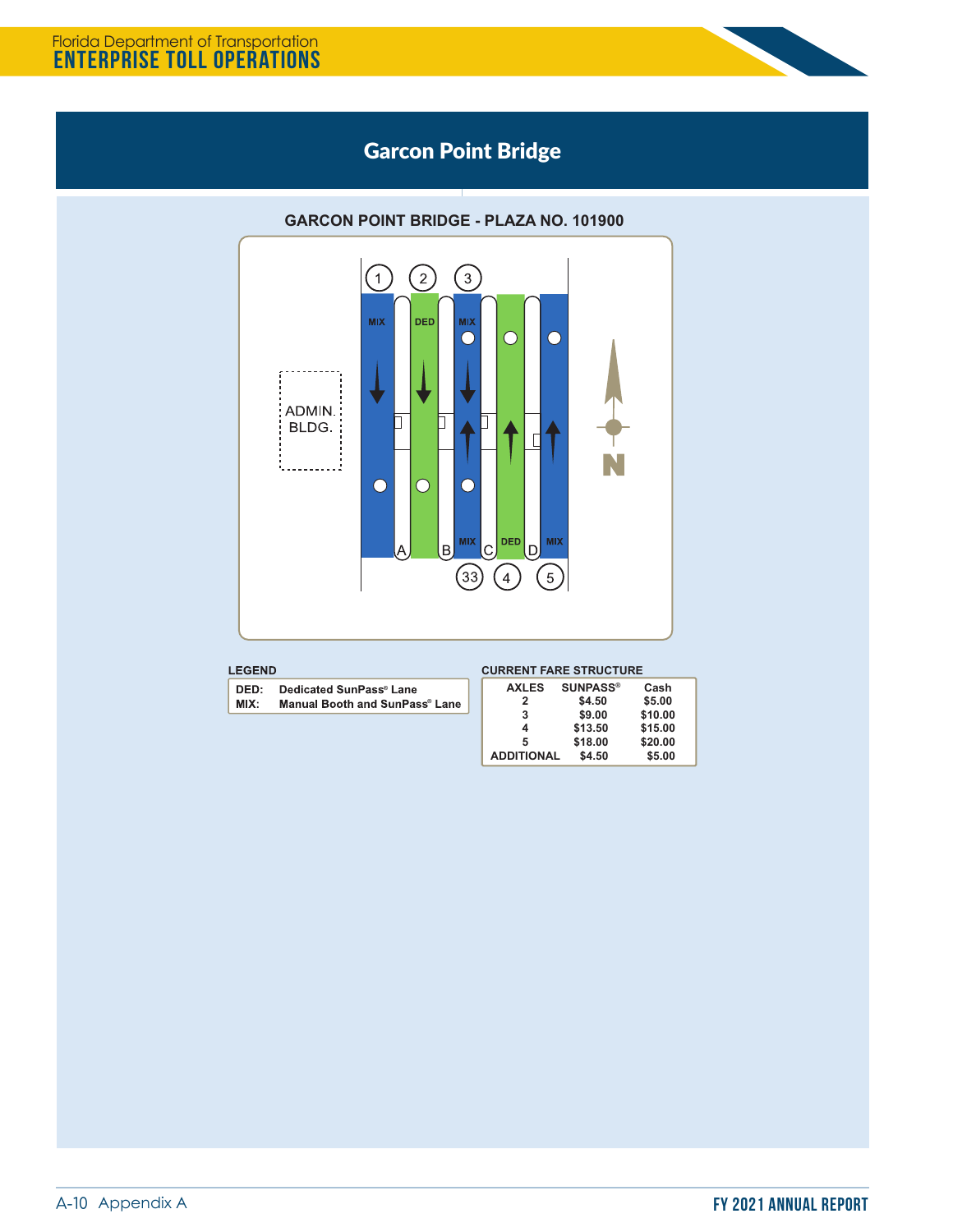### Mid-Bay Bridge/Spence Parkway



### **MID-BAY BRIDGE - PLAZA NO. 101800**

**FY 2021 ANNUAL REPORT** Annual Appendix A A-11